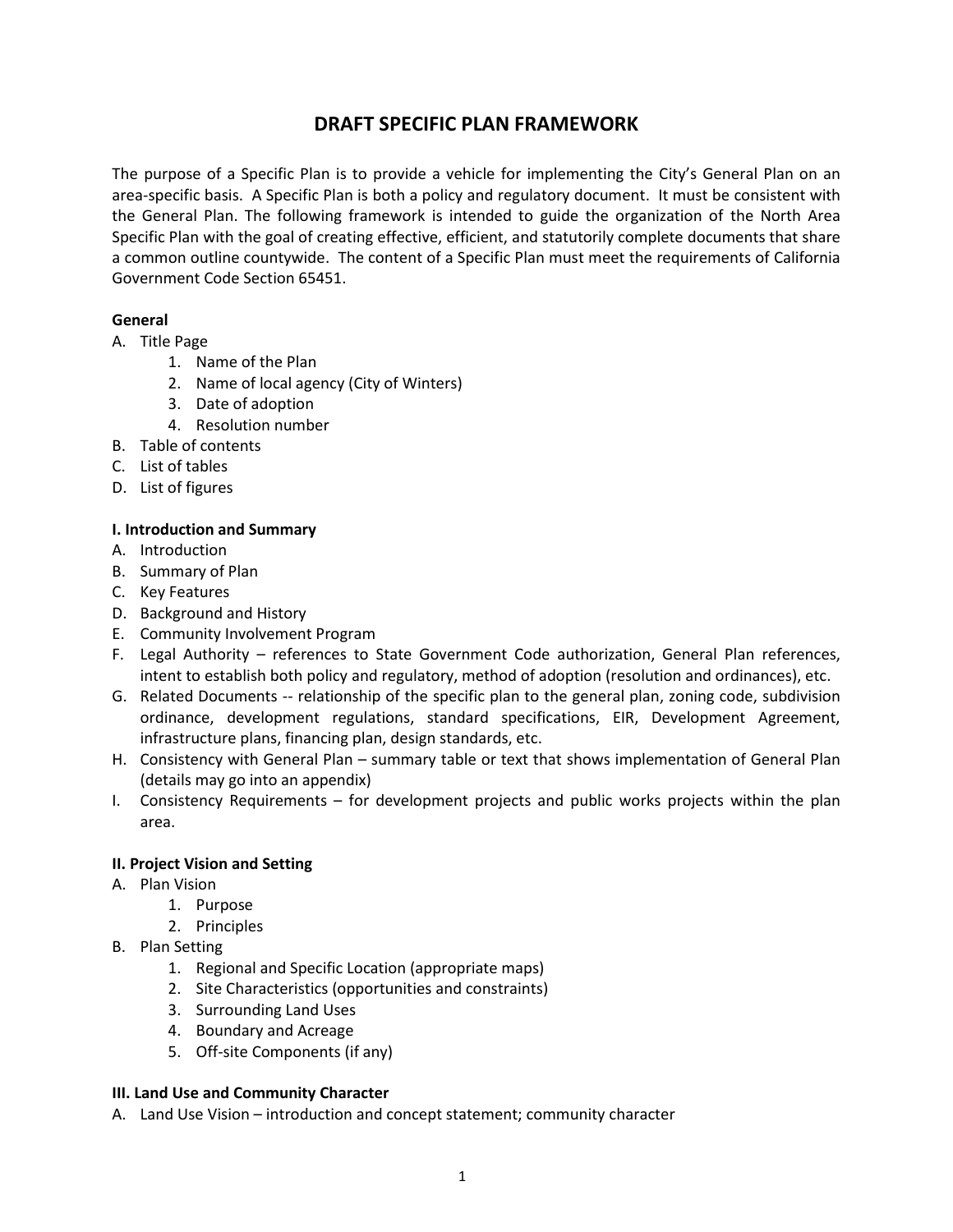- B. Goals and Policies
- C. Land Use Descriptions and Designations
	- 1. Land Use Map
	- 2. Description of each land use designation
	- 3. Land Use Table -- land use summary by acreage, square feet, and dwelling units
- D. Development Regulations/Form Based requirements including zoning and consistency matrix
- E. Design Standards related to site orientation

#### **IV. Circulation**

- A. Circulation Vision -- Introduction and concept statement
- B. Goals and Policies
- C. Circulation Descriptions and Designations
	- a. Circulation Map
	- b. Description of circulation infrastructure
	- c. Statistical Summary
- D. Infrastructure Development Regulations
	- a. Highway Improvements (if any)
	- b. Street cross-sections
	- c. Trail design
	- d. Bicycles
	- e. NEVs (consistent with state legislation)
	- f. Sidewalk design
	- g. Traffic calming
	- h. Bus service
- E. Design Standards

#### **V. Public Utilities**

- A. Vision -- Introduction and concept statement
- B. Goals and Policies
- C. Utility Requirements Description of facilities, routing, sizing and capacity, treatment, expansion, phasing, etc. for the following (Utility Plans would be finalized and adopted as implementation plans. This would take place after adoption of the Specific Plan and prior to processing of the first tentative map):
	- a. Water
	- b. Sewer
	- c. Drainage
	- d. Energy and Communications (electricity, gas, wind, solar, bio-fuels/mass, communications)
	- e. Flood Control (200 year)
- E. Governance
	- a. Community Services District, Mello-Roos District, County Service Area, etc.
	- b. Assessment Districts
- D. Utilities Development Regulations
- E. Design Standards

#### **VI. Public Services**

- A. Vision -- Introduction and concept statement
- B. Goals and Policies
- C. Service Requirements– Description of triggers, ratios, plans, etc. for the following:
	- a. Parks
	- b. Schools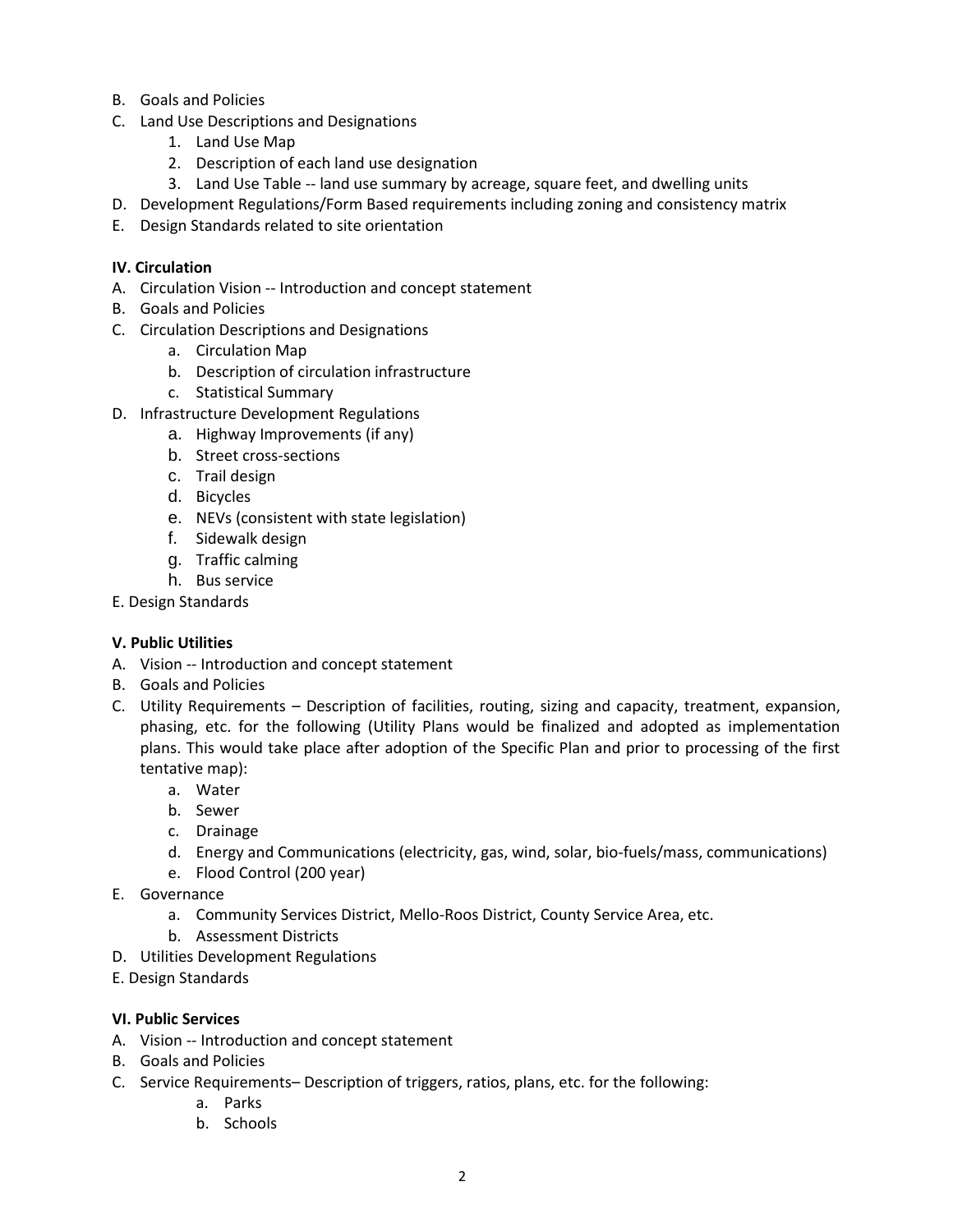- c. Libraries
- d. Law enforcement
- e. Fire protection
- f. Solid waste disposal
- g. Government services
- D. Governance
	- a. Community Services District, Mello-Roos District, County Service Area, etc.
	- b. Assessment Districts
- E. Services Development Regulations
- F. Design Standards

#### **VII. Jobs and Housing**

- A. Vision introduction and concept statement
- B. Goals and Policies
	- a. Balance
	- b. Match
	- c. Phasing
- C. Economic Development Strategy (An Economic Development Plan is required and may be finalized and adopted after adoption of the Specific Plan and prior to action on the first tentative map.)
	- a. Targeted Industries
	- b. Local Serving vs. Regional
	- c. Incentives
- D. Affordable Housing Requirement (An Affordable Housing Plan is required and may be finalized and adopted after adoption of the Specific Plan and prior to action on the first tentative map.)
	- a. Density Bonus Opportunities
	- b. Income Eligibility
	- c. Inclusionary Requirement (if applicable)
	- d. Implementation
- F. Regulations
- G. Standards

## **VIII. Environmental Resources and Open Space**

- A. Environmental Vision -- introduction and concept statement
- B. Goals and Policies
- C. Environmental Resources Descriptions and Designations
	- a. Resource Maps flooding, habitat, soils, farmland, groundwater, hazardous sites, …
	- b. Descriptions of open space (parks) vegetation, wildlife, wetlands, special status species, cultural resources, soils information (quality and characteristics), air quality, noise, and water quality.
	- c. Statistical Summary
- D. Biotic Conservation Strategy
- E. Water Supply (A Water Supply Assessment is required and may be finalized during the EIR, prior to action on the first tentative map.)
- F. Agricultural Land Mitigation Strategy (An Agricultural Land Mitigation Plan is required and may be finalized during the EIR, prior to action on the first tentative map.)
- G. Habitat Mitigation Strategy/HCP Coordination
- H. BMPs/Regulations
- I. Standards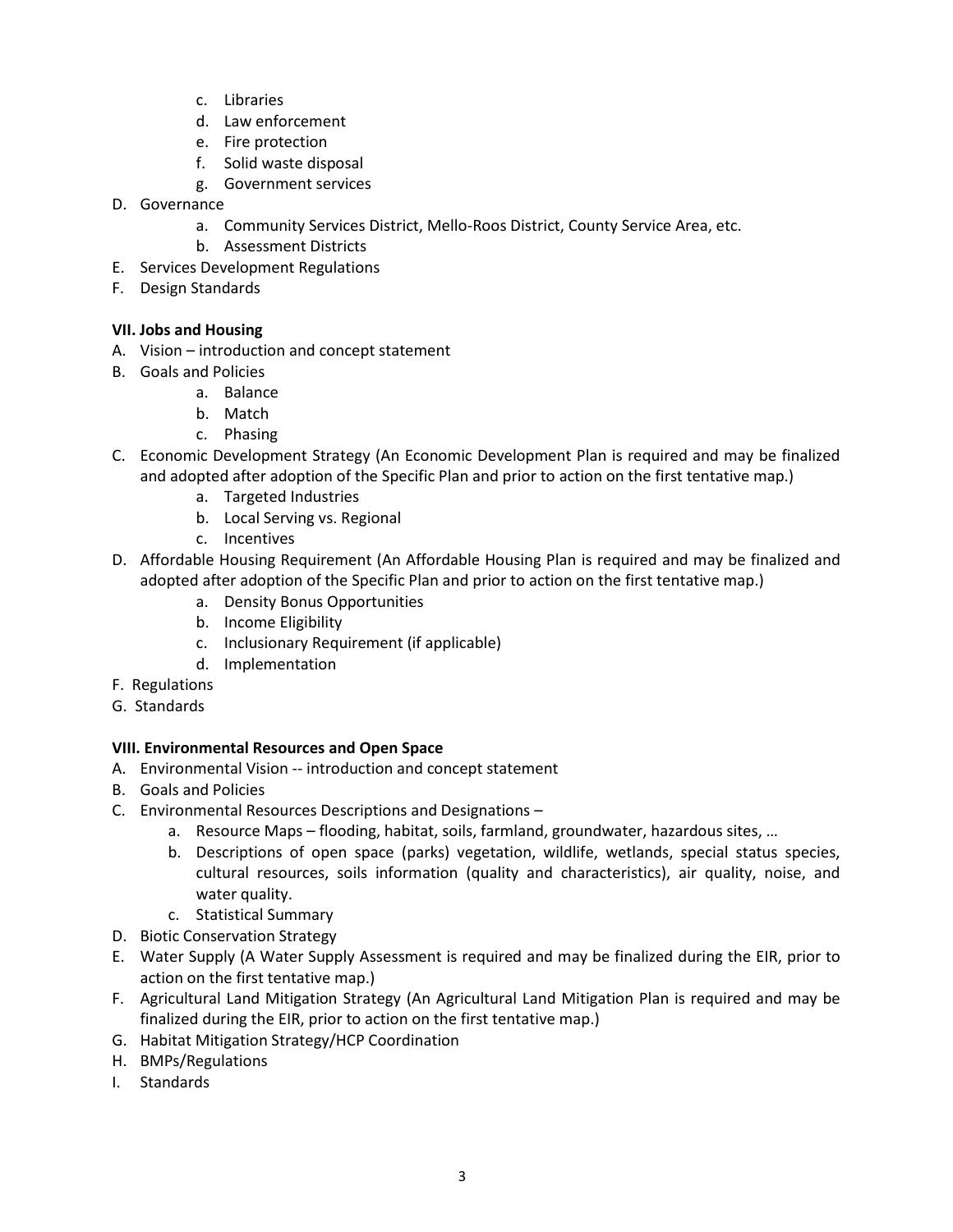#### **IX. Sustainability** (this section focuses on building design)

- A. Vision -- Introduction and concept statement
- B. Goals and Policies
- C. Sustainability Thresholds
	- a. Water Conservation
	- b. Energy Efficiency
	- c. Green Building Standards
	- d. VMT Reduction Plan
	- e. Recycling
	- f. Food Miles
	- g. GHG Reduction/Climate Action Strategies
	- h. Other
- D. Regulations
- E. Standards
- **X. Implementation and Financing\***
- A. Vision -- Introduction and concept statement
- B. Goals and Policies
- C. Market Absorption
- D. Fiscal Impact
- E. Phasing and Sequencing
- F. Facilities Financing (including Transit)
- G. Development Fees
	- a. Plan level
	- b. Tract level
- H. Capital Improvements (Including Transit)

\*Items C through H of Section X are intended to provide summaries of early analytical work prepared/necessary to demonstrate feasibility. Actual detailed analysis and full plans/programs would be finalized and adopted as implementation plans. This would take place after adoption of the Specific Plan and prior to action on the first tentative map.

#### **XI. Administration**

- A. Administration
- B. Application Fees
- C. Application Processing
- D. Site Specific Requirements
	- a. Biology
	- b. Traffic
	- c. Noise
	- d. Cultural
	- e. Phase I ESA
	- f. Geotechnical
	- g. Infrastructure
- E. CEQA Clearance
- F. Revisions and Amendments
- G. Interpretations
- H. Enforcement